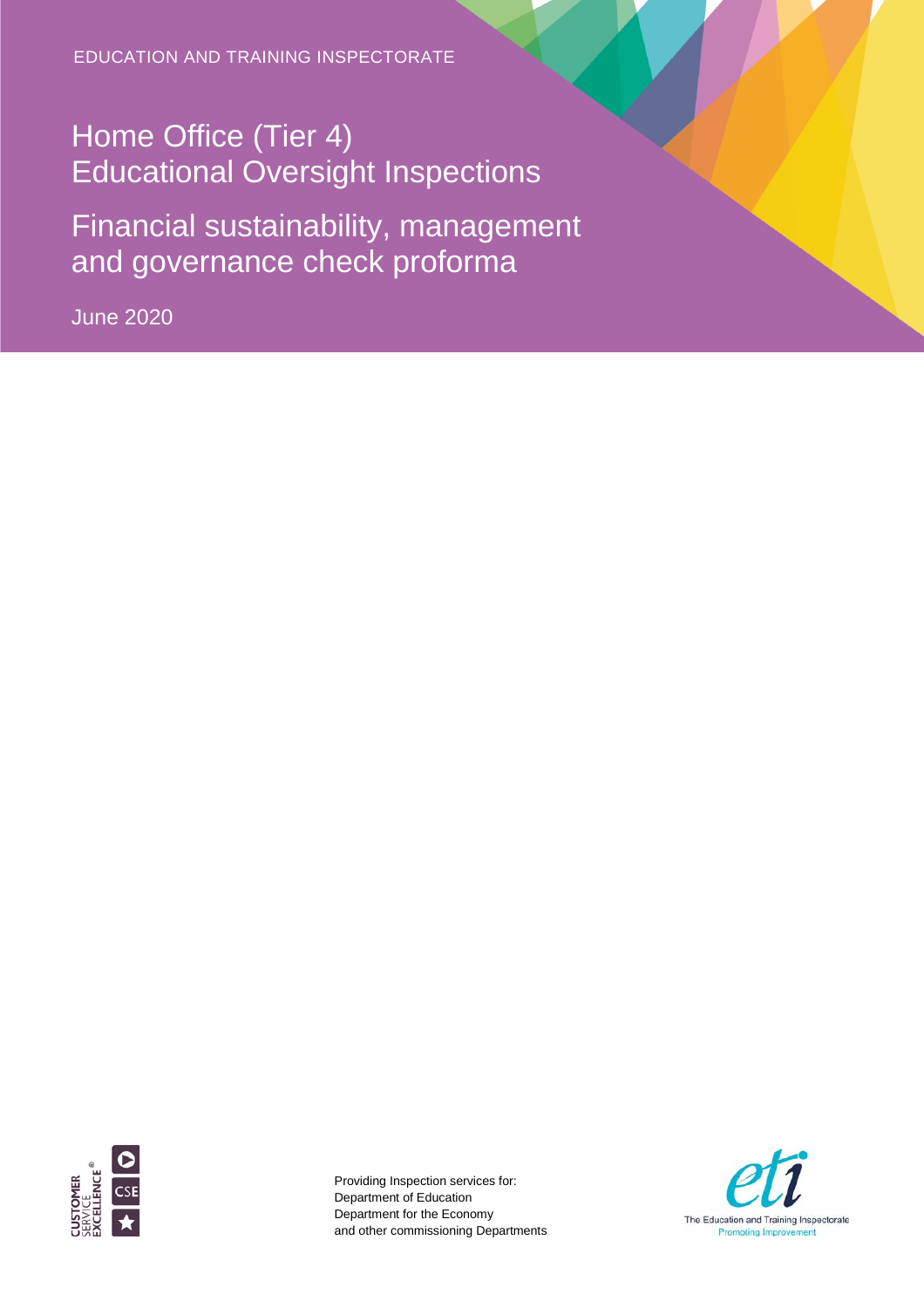An organisation must complete this financial sustainability, management and governance check proforma as part of its application for an Educational Oversight inspection, to adhere to the Home Office arrangements for (Tier 4) Educational Oversight. [1](#page-1-0)

The purpose of the financial sustainability, management and governance check is to provide international students with reasonable confidence that they should not be at risk of being unable to complete their course as a result of the financial failure of their education provider.

The self-declarations provided in this proforma by the organisation are deemed to be an accurate reflection of its financial sustainability, management and governance at the time of the oversight inspection.

Educational Oversight inspectors are education specialists and not financial, legal or similar experts. Any judgements made by the educational oversight bodies on the basis of information and evidence provided to them are not to be relied upon by anybody other than UK Visas and Immigration (UKVI).

It is the responsibility of prospective students to make their own enquiries into the financial viability of any organisation they may be considering.

An electronic copy of this proforma will be retained and may be subject to further checks through auditing procedures.

Organisations should complete the following table, indicating if the required information is available, and where supporting evidence can be found during the Educational Oversight inspection. The evidence column should be used only to signpost inspectors to relevant and appropriate evidence that can be discussed during inspection. No documents or evidence, other than the proforma, should be attached or submitted as part of an organisation's application for inspection. See also paragraph 3 above.

Information on all four of the following criteria must be available in order to achieve Educational Oversight:

- **Criteria 1 and 2** summary information should be made available by the organisation to demonstrate that it meets the necessary evidence requirements.
- **Criteria 3 and 4** an official declaration in the form of a financial statement/letter should be made available by the organisation's external auditor or an independent external auditor to demonstrate that the organisation meets the specified financial requirements.

<span id="page-1-0"></span> <sup>1</sup> <https://www.gov.uk/government/publications/sponsor-a-tier-4-student-guidance-for-educators>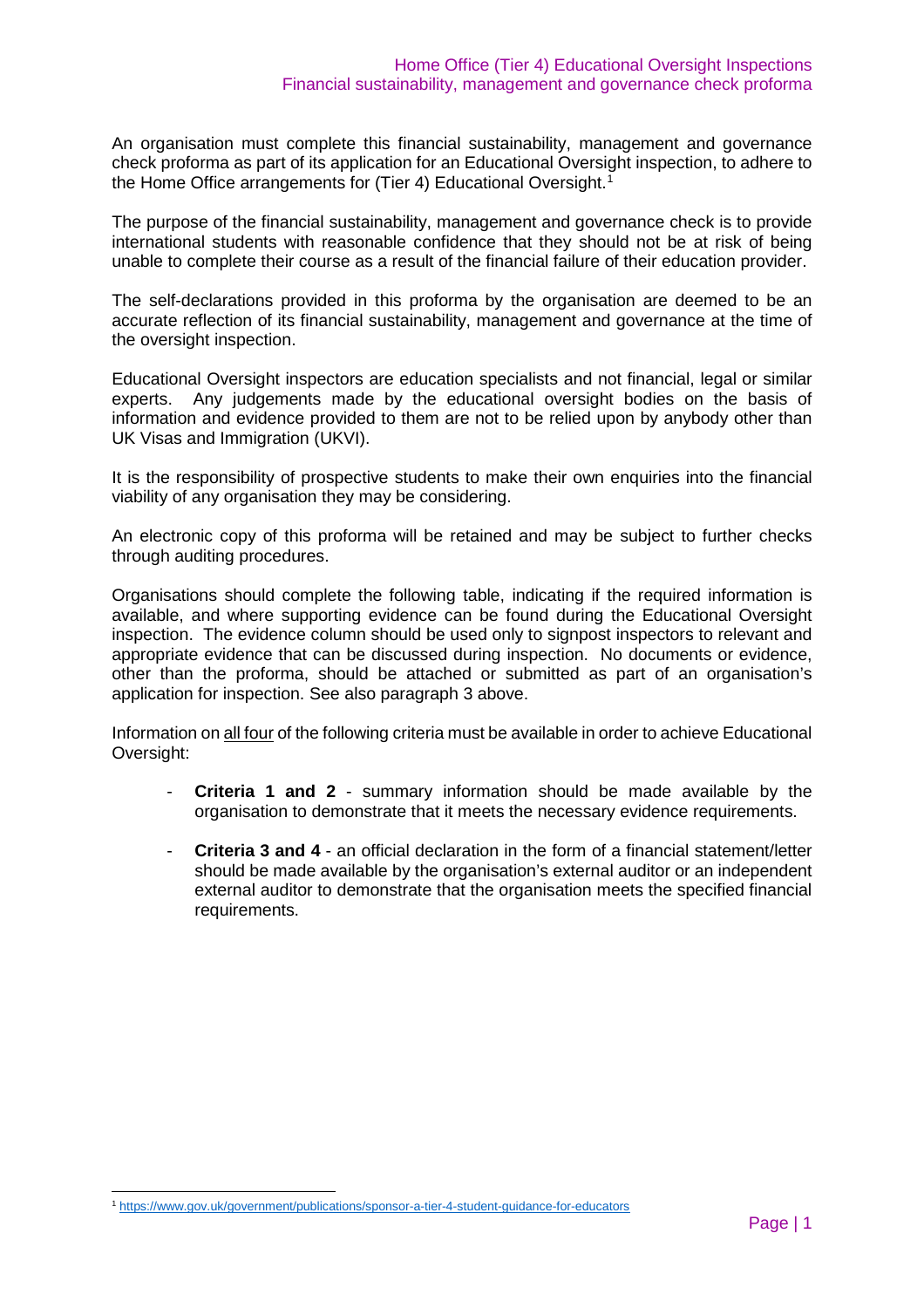## Home Office (Tier 4) Educational Oversight Inspections Financial sustainability, management and governance check proforma

## **NAME OF ORGANISATION: \_\_\_\_\_\_\_\_\_\_\_\_\_\_\_\_\_\_\_\_\_\_\_\_\_\_\_\_\_\_\_\_\_\_**

| Financial sustainability, management and governance criteria                                                                                                                                                                                                                                                                                                                                                                                                                                           |            |                 |    |                |
|--------------------------------------------------------------------------------------------------------------------------------------------------------------------------------------------------------------------------------------------------------------------------------------------------------------------------------------------------------------------------------------------------------------------------------------------------------------------------------------------------------|------------|-----------------|----|----------------|
|                                                                                                                                                                                                                                                                                                                                                                                                                                                                                                        | <b>Yes</b> | <b>Evidence</b> | No | <b>Comment</b> |
| 1. Details of the provider's<br>organisation.                                                                                                                                                                                                                                                                                                                                                                                                                                                          |            |                 |    |                |
| Trading names and addresses, key<br>individuals (directors, trustees and<br>shareholders), limited company<br>number (where there is one) and<br>relationships with other corporate<br>entities.                                                                                                                                                                                                                                                                                                       |            |                 |    |                |
| 2. The provider's corporate<br>governance arrangements.                                                                                                                                                                                                                                                                                                                                                                                                                                                |            |                 |    |                |
| If the provider has a complex<br>structure, then arrangements<br>relating to ownership and control at<br>both a local and high level will need<br>to be evidenced in a clear format.                                                                                                                                                                                                                                                                                                                   |            |                 |    |                |
| 3. The provider's financial<br>performance.                                                                                                                                                                                                                                                                                                                                                                                                                                                            |            |                 |    |                |
| This includes audited accounts, that<br>have been filed at Companies<br>House and cover the two years<br>immediately prior to the application<br>in the case of new providers, and<br>three years for other providers, as<br>well as details of debt or service<br>charges where interest or charges<br>are payable to directors, trustees or<br>related companies.                                                                                                                                    |            |                 |    |                |
| 4. The provider's financial<br>sustainability over the next four<br>years.                                                                                                                                                                                                                                                                                                                                                                                                                             |            |                 |    |                |
| This includes an assessment of the<br>organisation's business model and<br>their projected ratio of international<br>students to UK or EEA students<br>over the next four years; its funding<br>plans and the cost of face-to-face<br>teaching provision for the projected<br>number of international students;<br>and contingency arrangements to<br>safeguard international students'<br>interests in the event of a sudden<br>decline in international student<br>numbers or institutional failure. |            |                 |    |                |